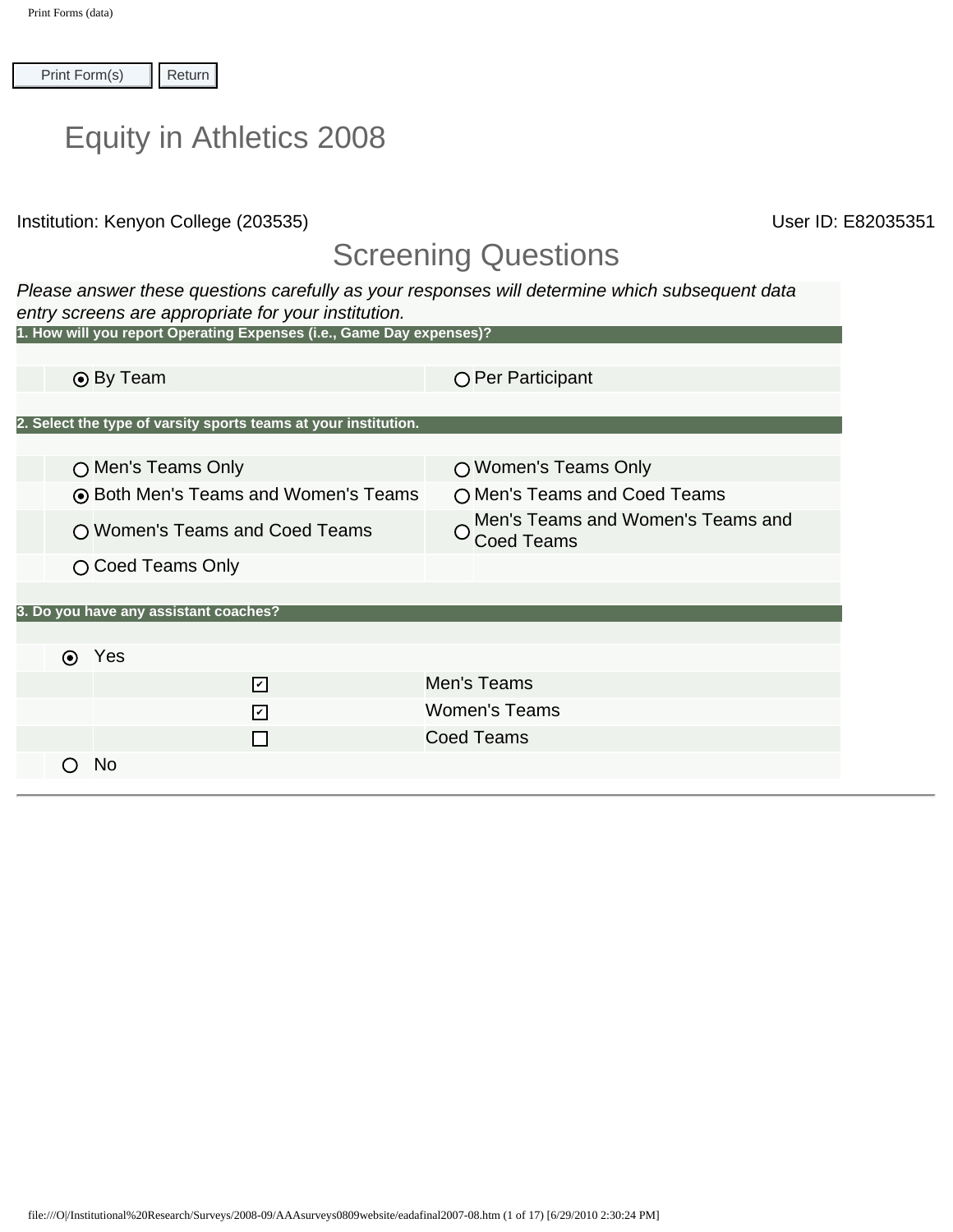## Sports Selection - Men's and Women's Teams

**Select the varsity sports teams at your institution.**

| <b>Sport</b>                                             | Men's                 | <b>Women's</b> Sport                                | Men's                 | <b>Women's</b>          |
|----------------------------------------------------------|-----------------------|-----------------------------------------------------|-----------------------|-------------------------|
| Archery                                                  | П                     | $\Box$ Badminton                                    | ΙI                    | H                       |
| Baseball                                                 | $\boxed{\mathcal{V}}$ | <b>Basketball</b>                                   | $\boxed{\mathcal{V}}$ | $\overline{\mathbf{v}}$ |
| <b>Beach Volleyball</b>                                  | □                     | $\square$ Bowling                                   | П                     | $\Box$                  |
| <b>Cross Country</b>                                     | П                     | $\Box$ Diving                                       | П                     | П                       |
| Equestrian                                               | П                     | $\Box$ Fencing                                      | П                     | $\Box$                  |
| <b>Field Hockey</b>                                      |                       | <b>D</b> Football                                   | ☑                     |                         |
| Golf                                                     | ☑                     | $\Box$ Gymnastics                                   | П                     | $\Box$                  |
| Ice Hockey                                               | $\Box$                | $\Box$ Lacrosse                                     | ☑                     | $\boxed{\mathcal{L}}$   |
| <b>Rifle</b>                                             | П                     | $\Box$ Rodeo                                        | П                     | $\Box$                  |
| Rowing                                                   | П                     | $\Box$ Sailing                                      | П                     | П                       |
| <b>Skiing</b>                                            | П                     | $\Box$ Soccer                                       | $\boxed{\mathcal{V}}$ | $\boxdot$               |
| Softball                                                 |                       | <b>☑</b> Squash                                     | П                     | $\Box$                  |
| Swimming                                                 | П                     | Swimming and Diving<br>(combined)*                  | ☑                     | $\boxed{\mathcal{L}}$   |
| <b>Synchronized Swimming</b>                             |                       | $\Box$ Table Tennis                                 | П                     | П                       |
| <b>Team Handball</b>                                     | П                     | $\Box$ Tennis                                       | $\boxed{\mathcal{V}}$ | $\boxdot$               |
| Track and Field (Indoor)                                 | П                     | □ Track and Field (Outdoor)                         | П                     | $\Box$                  |
| <b>Track and Field and Cross</b><br>Country (combined) * | $\boxed{\mathcal{V}}$ | <b>D</b> Volleyball                                 | п                     | $\boxed{\mathcal{L}}$   |
| <b>Water Polo</b>                                        | П                     | $\Box$ Weight Lifting                               | П                     | П                       |
| Wrestling                                                | П                     | Other Sports (Specify<br>sports in the caveat box.) | П                     | П                       |
| CAVEAT                                                   |                       |                                                     |                       |                         |
|                                                          |                       |                                                     |                       |                         |

**\*** You may report data for track and field teams separately or in a combined manner (i.e., Track and Field and Cross Country (combined)) and data for Swimming and Diving teams separately or in a combined manner (i.e., Swimming and Diving (combined)).

Note: Dancing and Cheerleading are not reportable sports.

If after leaving this screen you return to it to add a sport, be sure to include associated data for that sport on subsequent screens. If you return to this screen to delete a sport, all associated data for that sport will be deleted from subsequent screens as well.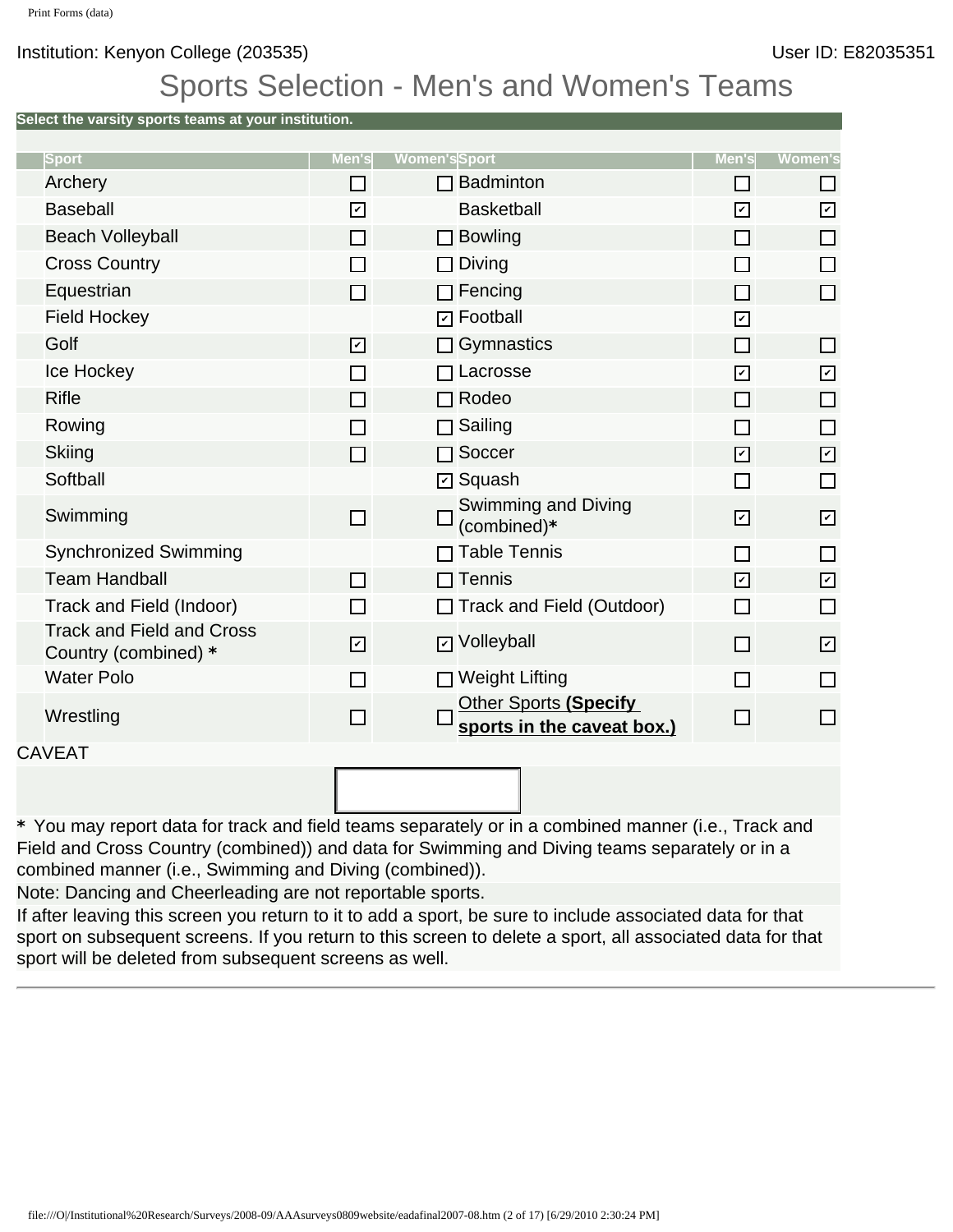# Athletics Participation - Men's and Women's Teams

**Athletics Participation**

|                                                                                                                                 | Number of participants as of the day of the first scheduled contest |                      |
|---------------------------------------------------------------------------------------------------------------------------------|---------------------------------------------------------------------|----------------------|
| <b>Varsity Teams</b>                                                                                                            | <b>Men's Teams</b>                                                  | <b>Women's Teams</b> |
| <b>Baseball</b>                                                                                                                 | 33                                                                  |                      |
| <b>Basketball</b>                                                                                                               | 19                                                                  | 15                   |
| <b>Field Hockey</b>                                                                                                             |                                                                     | 21                   |
| Football                                                                                                                        | 52                                                                  |                      |
| Golf                                                                                                                            | 14                                                                  |                      |
| Lacrosse                                                                                                                        | 39                                                                  | 22                   |
| Soccer                                                                                                                          | 28                                                                  | 24                   |
| Softball                                                                                                                        |                                                                     | 15                   |
| Swimming and Diving (combined)                                                                                                  | 33                                                                  | 37                   |
| <b>Tennis</b>                                                                                                                   | 12                                                                  | 11                   |
| <b>Track and Field and Cross Country</b><br>(combined)                                                                          | 70                                                                  | 74                   |
| Volleyball                                                                                                                      |                                                                     | 7                    |
| Total Participants Men's and Women's<br><b>Teams</b>                                                                            | 300                                                                 | 226                  |
| <b>Unduplicated Count of Participants</b><br>(Number of individuals who participated on<br>at least one varsity team.)          | 249                                                                 | 175                  |
| <b>CAVEAT</b>                                                                                                                   |                                                                     |                      |
|                                                                                                                                 |                                                                     |                      |
|                                                                                                                                 |                                                                     |                      |
|                                                                                                                                 |                                                                     |                      |
|                                                                                                                                 |                                                                     |                      |
|                                                                                                                                 |                                                                     |                      |
|                                                                                                                                 |                                                                     |                      |
|                                                                                                                                 |                                                                     |                      |
|                                                                                                                                 |                                                                     |                      |
|                                                                                                                                 |                                                                     |                      |
|                                                                                                                                 |                                                                     |                      |
|                                                                                                                                 |                                                                     |                      |
|                                                                                                                                 |                                                                     |                      |
|                                                                                                                                 |                                                                     |                      |
|                                                                                                                                 |                                                                     |                      |
|                                                                                                                                 |                                                                     |                      |
|                                                                                                                                 |                                                                     |                      |
| file:///O /Institutional%20Research/Surveys/2008-09/AAAsurveys0809website/eadafinal2007-08.htm (3 of 17) [6/29/2010 2:30:24 PM] |                                                                     |                      |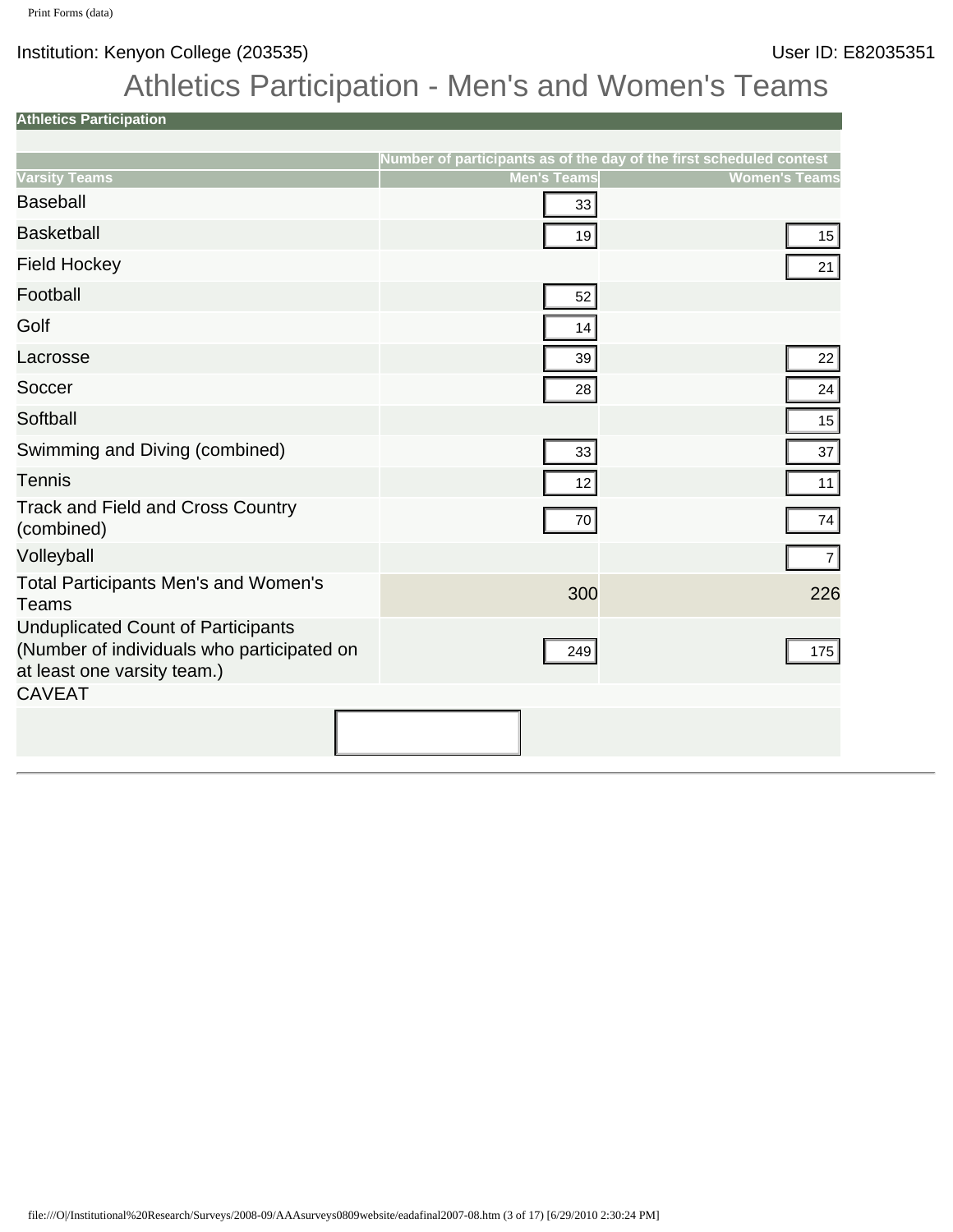# Head Coaches - Men's Teams

| Head Coaches - Men's Teams                                                                                                      |                                                      |                                                      |                                                          |                                                                                 |                                                      |                                                      |                                                          |                                                       |                                     |
|---------------------------------------------------------------------------------------------------------------------------------|------------------------------------------------------|------------------------------------------------------|----------------------------------------------------------|---------------------------------------------------------------------------------|------------------------------------------------------|------------------------------------------------------|----------------------------------------------------------|-------------------------------------------------------|-------------------------------------|
| A full-time head coach is an individual who coaches one team full-time and is a full-time employee of the school.               |                                                      | <b>Male Head Coaches</b>                             |                                                          |                                                                                 |                                                      | <b>Female Head Coaches</b>                           |                                                          |                                                       |                                     |
| <b>Varsity Teams</b>                                                                                                            | <b>Full-Time</b><br><b>Coaching</b><br><b>Duties</b> | <b>Part-Time</b><br><b>Coaching</b><br><b>Duties</b> | <b>Full-Time</b><br><b>University</b><br><b>Employee</b> | <b>Part-Time</b><br><b>University</b><br><b>Employee or</b><br><b>Volunteer</b> | <b>Full-Time</b><br><b>Coaching</b><br><b>Duties</b> | <b>Part-Time</b><br><b>Coaching</b><br><b>Duties</b> | <b>Full-Time</b><br><b>University</b><br><b>Employee</b> | <b>Part-Time</b><br><b>University</b><br>or Volunteer | <b>Total Head</b><br><b>Coaches</b> |
| <b>Baseball</b>                                                                                                                 | 1                                                    |                                                      |                                                          |                                                                                 |                                                      |                                                      |                                                          |                                                       |                                     |
| <b>Basketball</b>                                                                                                               | 1                                                    |                                                      | 1 <sup>1</sup>                                           |                                                                                 |                                                      |                                                      |                                                          |                                                       |                                     |
| Football                                                                                                                        | $\mathbf{1}$                                         |                                                      | 1 <sup>1</sup>                                           |                                                                                 |                                                      |                                                      |                                                          |                                                       | 1                                   |
| Golf                                                                                                                            |                                                      | $\mathbf{1}$                                         |                                                          | $\mathbf{1}$                                                                    |                                                      |                                                      |                                                          |                                                       | 1                                   |
| Lacrosse                                                                                                                        | 1                                                    |                                                      | 1 <sup>1</sup>                                           |                                                                                 |                                                      |                                                      |                                                          |                                                       | 1                                   |
| Soccer                                                                                                                          | 1                                                    |                                                      | 1 <sup>1</sup>                                           |                                                                                 |                                                      |                                                      |                                                          |                                                       | 1                                   |
| Swimming<br>and Diving<br>(combined)                                                                                            |                                                      | $\mathbf{1}$                                         | 1                                                        |                                                                                 |                                                      |                                                      |                                                          |                                                       | 1                                   |
| Tennis                                                                                                                          |                                                      | 1                                                    | 1                                                        |                                                                                 |                                                      |                                                      |                                                          |                                                       | $\mathbf 1$                         |
| Track and<br><b>Field and</b><br>Cross<br>Country<br>(combined)                                                                 |                                                      | 1                                                    | 1                                                        |                                                                                 |                                                      |                                                      |                                                          |                                                       | 1                                   |
| Coaching<br>Position<br>Totals                                                                                                  | 5                                                    | 4                                                    | 8                                                        | 1                                                                               | $\mathbf 0$                                          | $\mathbf 0$                                          | $\mathbf 0$                                              | $\mathbf 0$                                           | 9                                   |
| <b>CAVEAT</b>                                                                                                                   |                                                      |                                                      |                                                          |                                                                                 |                                                      |                                                      |                                                          |                                                       |                                     |
|                                                                                                                                 |                                                      |                                                      |                                                          |                                                                                 |                                                      |                                                      |                                                          |                                                       |                                     |
|                                                                                                                                 |                                                      |                                                      |                                                          |                                                                                 |                                                      |                                                      |                                                          |                                                       |                                     |
|                                                                                                                                 |                                                      |                                                      |                                                          |                                                                                 |                                                      |                                                      |                                                          |                                                       |                                     |
|                                                                                                                                 |                                                      |                                                      |                                                          |                                                                                 |                                                      |                                                      |                                                          |                                                       |                                     |
|                                                                                                                                 |                                                      |                                                      |                                                          |                                                                                 |                                                      |                                                      |                                                          |                                                       |                                     |
|                                                                                                                                 |                                                      |                                                      |                                                          |                                                                                 |                                                      |                                                      |                                                          |                                                       |                                     |
|                                                                                                                                 |                                                      |                                                      |                                                          |                                                                                 |                                                      |                                                      |                                                          |                                                       |                                     |
|                                                                                                                                 |                                                      |                                                      |                                                          |                                                                                 |                                                      |                                                      |                                                          |                                                       |                                     |
|                                                                                                                                 |                                                      |                                                      |                                                          |                                                                                 |                                                      |                                                      |                                                          |                                                       |                                     |
|                                                                                                                                 |                                                      |                                                      |                                                          |                                                                                 |                                                      |                                                      |                                                          |                                                       |                                     |
|                                                                                                                                 |                                                      |                                                      |                                                          |                                                                                 |                                                      |                                                      |                                                          |                                                       |                                     |
|                                                                                                                                 |                                                      |                                                      |                                                          |                                                                                 |                                                      |                                                      |                                                          |                                                       |                                     |
|                                                                                                                                 |                                                      |                                                      |                                                          |                                                                                 |                                                      |                                                      |                                                          |                                                       |                                     |
|                                                                                                                                 |                                                      |                                                      |                                                          |                                                                                 |                                                      |                                                      |                                                          |                                                       |                                     |
| file:///O /Institutional%20Research/Surveys/2008-09/AAAsurveys0809website/eadafinal2007-08.htm (4 of 17) [6/29/2010 2:30:24 PM] |                                                      |                                                      |                                                          |                                                                                 |                                                      |                                                      |                                                          |                                                       |                                     |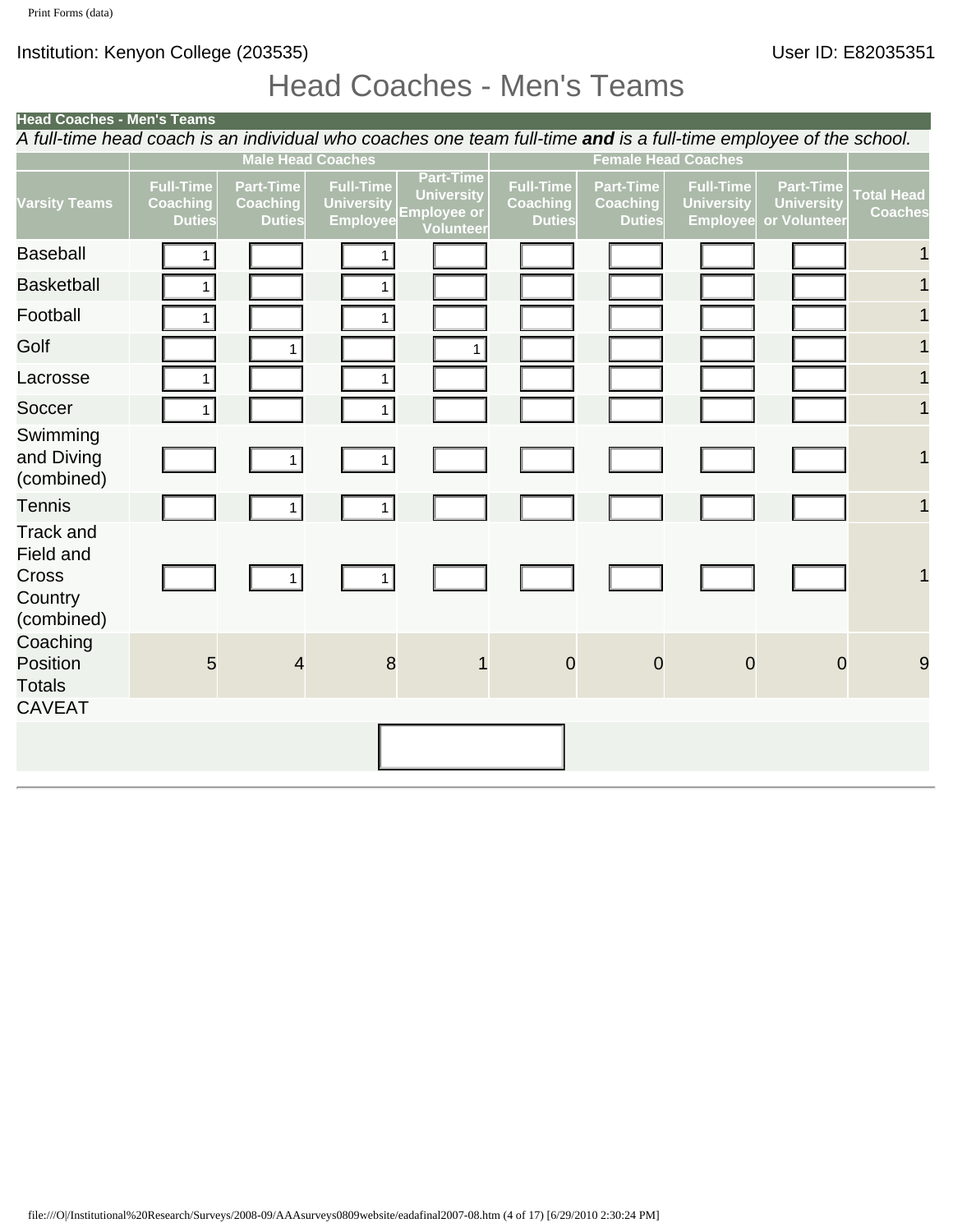# Head Coaches - Women's Teams

| Head Coaches - Women's Teams                  |                                                      |                                                          |                                                           |                                               |                                                      |                                                          |                                                      |                                                                                                                                                                         |
|-----------------------------------------------|------------------------------------------------------|----------------------------------------------------------|-----------------------------------------------------------|-----------------------------------------------|------------------------------------------------------|----------------------------------------------------------|------------------------------------------------------|-------------------------------------------------------------------------------------------------------------------------------------------------------------------------|
|                                               |                                                      |                                                          |                                                           |                                               |                                                      |                                                          |                                                      |                                                                                                                                                                         |
| <b>Full-Time</b><br>Coaching<br><b>Duties</b> | <b>Part-Time</b><br><b>Coaching</b><br><b>Duties</b> | <b>Full-Time</b><br><b>University</b><br><b>Employee</b> | <b>Part-Time</b><br><b>University</b><br><b>Volunteer</b> | Full-Time<br><b>Coaching</b><br><b>Duties</b> | <b>Part-Time</b><br><b>Coaching</b><br><b>Duties</b> | <b>Full-Time</b><br><b>University</b><br><b>Employee</b> | <b>Part-Time</b><br>University<br><b>Employee or</b> | <b>Total Head</b><br><b>Coaches</b>                                                                                                                                     |
|                                               |                                                      |                                                          |                                                           | 1                                             |                                                      |                                                          |                                                      |                                                                                                                                                                         |
|                                               |                                                      |                                                          |                                                           | 1                                             |                                                      | $\mathbf{1}$                                             |                                                      |                                                                                                                                                                         |
|                                               |                                                      |                                                          |                                                           | $\mathbf{1}$                                  |                                                      | 1 <sup>1</sup>                                           |                                                      |                                                                                                                                                                         |
|                                               |                                                      |                                                          |                                                           | $\mathbf{1}$                                  |                                                      | 1                                                        |                                                      |                                                                                                                                                                         |
|                                               |                                                      |                                                          |                                                           | $\mathbf{1}$                                  |                                                      | 1 <sup>1</sup>                                           |                                                      |                                                                                                                                                                         |
|                                               | 1 <sup>1</sup>                                       | 1                                                        |                                                           |                                               |                                                      |                                                          |                                                      | 1                                                                                                                                                                       |
|                                               | 1 <sup>1</sup>                                       | 1                                                        |                                                           |                                               |                                                      |                                                          |                                                      | 1                                                                                                                                                                       |
|                                               | 1                                                    | 1                                                        |                                                           |                                               |                                                      |                                                          |                                                      | 1                                                                                                                                                                       |
|                                               |                                                      |                                                          |                                                           | $\mathbf{1}$                                  |                                                      | 1                                                        |                                                      | 1                                                                                                                                                                       |
| $\mathbf 0$                                   | 3                                                    | 3                                                        | $\mathbf 0$                                               | $6\phantom{1}6$                               | $\mathbf 0$                                          |                                                          |                                                      | 9                                                                                                                                                                       |
|                                               |                                                      |                                                          |                                                           |                                               |                                                      |                                                          |                                                      |                                                                                                                                                                         |
|                                               |                                                      |                                                          |                                                           |                                               |                                                      |                                                          |                                                      |                                                                                                                                                                         |
|                                               |                                                      |                                                          |                                                           |                                               |                                                      |                                                          |                                                      |                                                                                                                                                                         |
|                                               |                                                      |                                                          | <b>Male Head Coaches</b>                                  | <b>Employee or</b>                            |                                                      |                                                          | <b>Female Head Coaches</b>                           | A full-time head coach is an individual who coaches one team full-time and is a full-time employee of the school.<br><b>Volunteer</b><br>$6\phantom{1}6$<br>$\mathbf 0$ |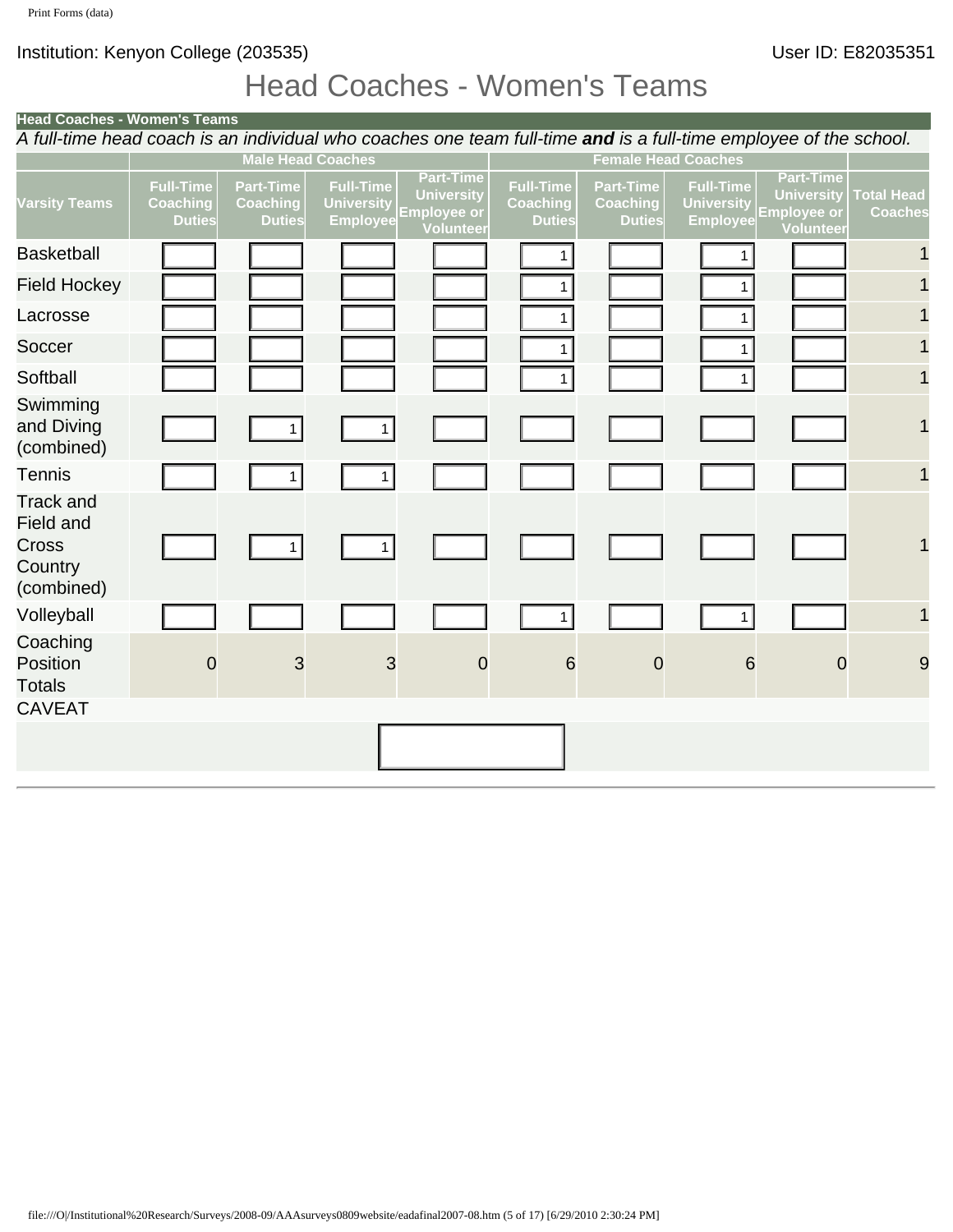# Head Coaches' Salaries - Men's and Women's Teams

| <b>Head Coaches' Salaries</b>                                                                                                   |                    |                      |
|---------------------------------------------------------------------------------------------------------------------------------|--------------------|----------------------|
| Enter salaries and bonuses only. Do not include benefits on this screen. Do not include volunteer                               |                    |                      |
| coaches in your calculations.                                                                                                   |                    | <b>Women's Teams</b> |
|                                                                                                                                 | <b>Men's Teams</b> |                      |
| Average Annual Institutional Salary per Head Coach                                                                              | 30,486             | 32,764               |
| Number of Head Coaches Included in Average                                                                                      | 9                  | $9\,$                |
| Average Annual Institutional Salary per Full-time equivalent<br>(FTE)                                                           | 39,196             | 39,317               |
| Number of Full-time equivalents (FTEs) Included in Average                                                                      | 7.00               | 7.50                 |
| <b>CAVEAT</b>                                                                                                                   |                    |                      |
|                                                                                                                                 |                    |                      |
|                                                                                                                                 |                    |                      |
|                                                                                                                                 |                    |                      |
|                                                                                                                                 |                    |                      |
|                                                                                                                                 |                    |                      |
|                                                                                                                                 |                    |                      |
|                                                                                                                                 |                    |                      |
|                                                                                                                                 |                    |                      |
|                                                                                                                                 |                    |                      |
|                                                                                                                                 |                    |                      |
|                                                                                                                                 |                    |                      |
|                                                                                                                                 |                    |                      |
|                                                                                                                                 |                    |                      |
|                                                                                                                                 |                    |                      |
|                                                                                                                                 |                    |                      |
|                                                                                                                                 |                    |                      |
|                                                                                                                                 |                    |                      |
|                                                                                                                                 |                    |                      |
|                                                                                                                                 |                    |                      |
|                                                                                                                                 |                    |                      |
|                                                                                                                                 |                    |                      |
|                                                                                                                                 |                    |                      |
|                                                                                                                                 |                    |                      |
|                                                                                                                                 |                    |                      |
|                                                                                                                                 |                    |                      |
|                                                                                                                                 |                    |                      |
|                                                                                                                                 |                    |                      |
|                                                                                                                                 |                    |                      |
|                                                                                                                                 |                    |                      |
|                                                                                                                                 |                    |                      |
|                                                                                                                                 |                    |                      |
|                                                                                                                                 |                    |                      |
|                                                                                                                                 |                    |                      |
|                                                                                                                                 |                    |                      |
|                                                                                                                                 |                    |                      |
|                                                                                                                                 |                    |                      |
|                                                                                                                                 |                    |                      |
|                                                                                                                                 |                    |                      |
| file:///O /Institutional%20Research/Surveys/2008-09/AAAsurveys0809website/eadafinal2007-08.htm (6 of 17) [6/29/2010 2:30:24 PM] |                    |                      |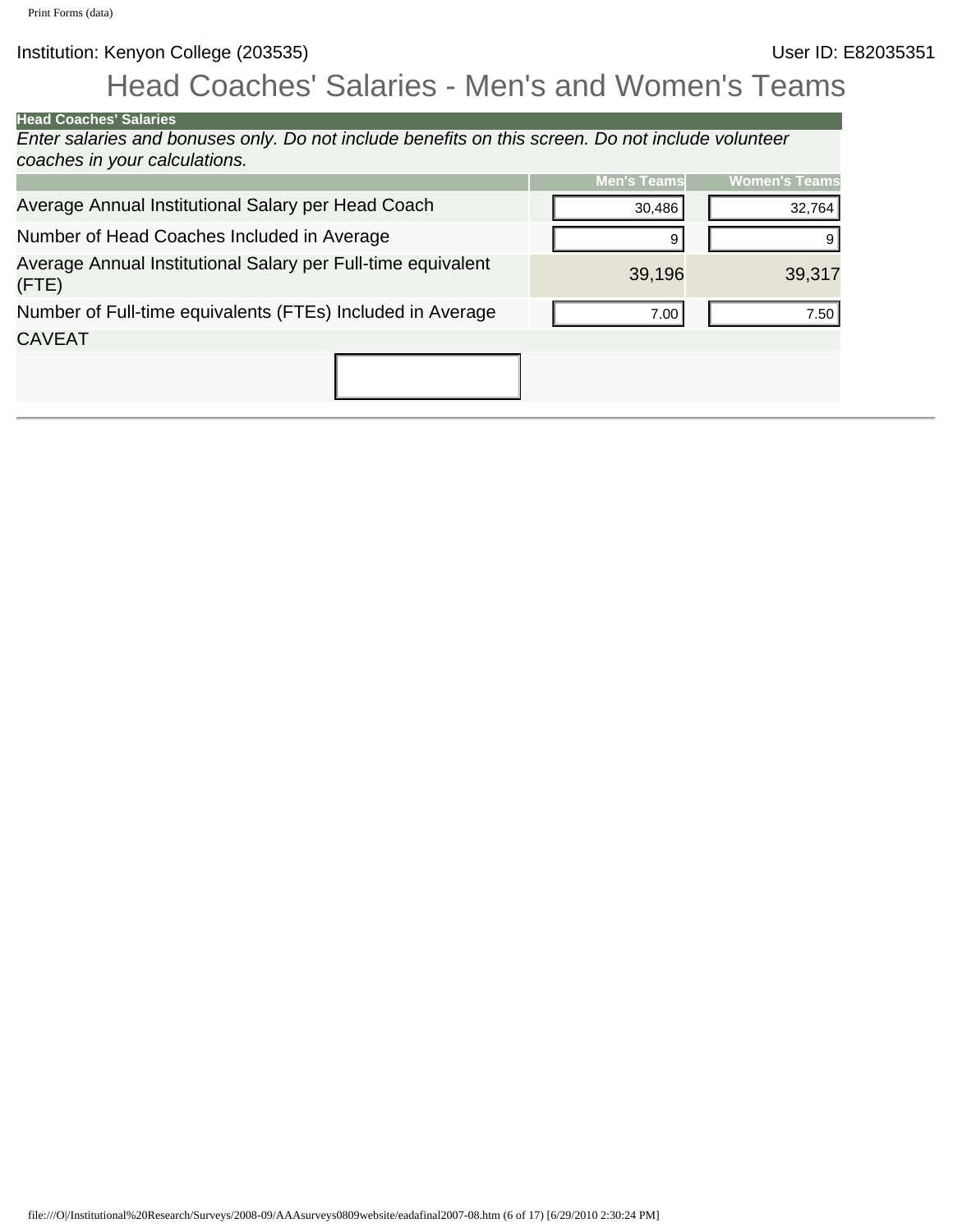## Assistant Coaches - Men's Teams

#### **Assistant Coaches - Men's Teams**

*A full-time assistant coach is an individual who coaches one team full-time and is a full-time employee of the school.*

|                                                                                                                                 | <b>Male Assistant Coaches</b>                        |                                                      |                                                          | <b>Female Assistant Coaches</b>                                                 |                                                      |                                                      |                                                          |                                                                          |                                                    |
|---------------------------------------------------------------------------------------------------------------------------------|------------------------------------------------------|------------------------------------------------------|----------------------------------------------------------|---------------------------------------------------------------------------------|------------------------------------------------------|------------------------------------------------------|----------------------------------------------------------|--------------------------------------------------------------------------|----------------------------------------------------|
| <b>Varsity Teams</b>                                                                                                            | <b>Full-Time</b><br><b>Coaching</b><br><b>Duties</b> | <b>Part-Time</b><br><b>Coaching</b><br><b>Duties</b> | <b>Full-Time</b><br><b>University</b><br><b>Employee</b> | <b>Part-Time</b><br><b>University</b><br><b>Employee or</b><br><b>Volunteer</b> | <b>Full-Time</b><br><b>Coaching</b><br><b>Duties</b> | <b>Part-Time</b><br><b>Coaching</b><br><b>Duties</b> | <b>Full-Time</b><br><b>University</b><br><b>Employee</b> | <b>Part-Time</b><br><b>University</b><br><b>Employee or</b><br>Volunteer | <b>Total</b><br><b>Assistant</b><br><b>Coaches</b> |
| <b>Baseball</b>                                                                                                                 |                                                      | $2\vert$                                             | $\mathbf{2}$                                             | $\overline{0}$                                                                  |                                                      |                                                      |                                                          |                                                                          | $\overline{c}$                                     |
| <b>Basketball</b>                                                                                                               | $\mathbf{1}$                                         | 1                                                    | 1                                                        | 1                                                                               |                                                      |                                                      |                                                          |                                                                          | $\overline{c}$                                     |
| Football                                                                                                                        | $\mathbf{2}$                                         | 5 <sup>2</sup>                                       | $\vert 4 \vert$                                          | 3                                                                               |                                                      |                                                      |                                                          |                                                                          | $\overline{7}$                                     |
| Golf                                                                                                                            |                                                      |                                                      |                                                          |                                                                                 |                                                      |                                                      |                                                          |                                                                          | $\overline{0}$                                     |
| Lacrosse                                                                                                                        |                                                      | 1                                                    |                                                          | 1                                                                               |                                                      |                                                      |                                                          |                                                                          | $\mathbf 1$                                        |
| Soccer                                                                                                                          |                                                      | 1                                                    |                                                          | 1                                                                               |                                                      |                                                      |                                                          |                                                                          | $\mathbf{1}$                                       |
| Swimming<br>and Diving<br>(combined)                                                                                            |                                                      | $2\vert$                                             | 1                                                        | 1                                                                               |                                                      | 1                                                    | 1                                                        |                                                                          | 3                                                  |
| <b>Tennis</b>                                                                                                                   |                                                      | 1                                                    |                                                          | 1                                                                               |                                                      | 1                                                    |                                                          | 1                                                                        | $\overline{2}$                                     |
| <b>Track and</b><br>Field and<br>Cross<br>Country<br>(combined)                                                                 |                                                      | $\left  \frac{2}{3} \right $                         | $2\vert$                                                 |                                                                                 |                                                      | $\left  \frac{2}{3} \right $                         |                                                          | $2\vert$                                                                 | $\overline{4}$                                     |
| Coaching<br>Position<br><b>Totals</b><br><b>CAVEAT</b>                                                                          | $\mathbf{3}$                                         | 15                                                   | $10$                                                     | $\bf 8$                                                                         | $\overline{0}$                                       | 4                                                    | 1                                                        | $\mathbf{3}$                                                             | 22                                                 |
|                                                                                                                                 |                                                      |                                                      |                                                          |                                                                                 |                                                      |                                                      |                                                          |                                                                          |                                                    |
|                                                                                                                                 |                                                      |                                                      |                                                          |                                                                                 |                                                      |                                                      |                                                          |                                                                          |                                                    |
| file:///O /Institutional%20Research/Surveys/2008-09/AAAsurveys0809website/eadafinal2007-08.htm (7 of 17) [6/29/2010 2:30:24 PM] |                                                      |                                                      |                                                          |                                                                                 |                                                      |                                                      |                                                          |                                                                          |                                                    |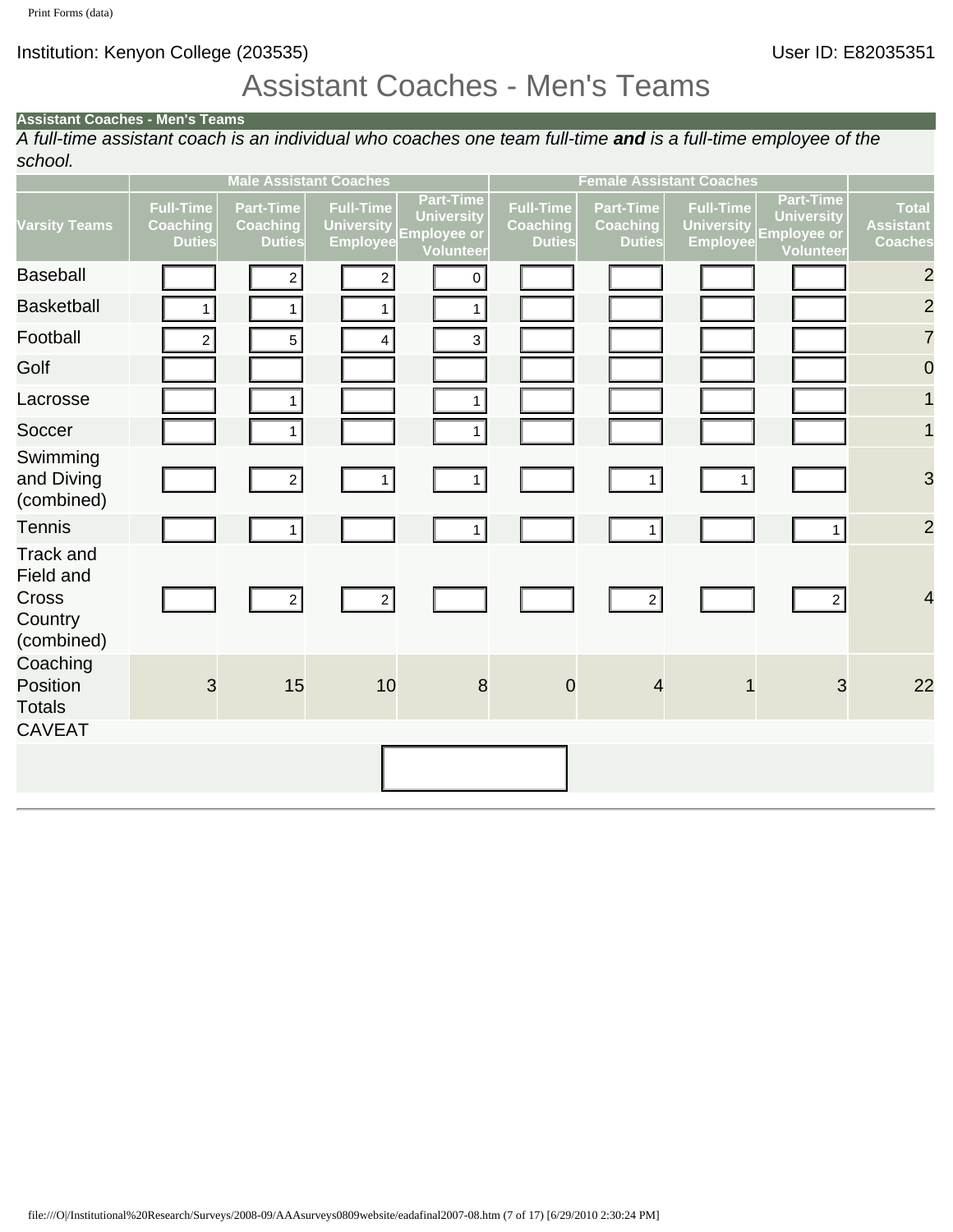## Assistant Coaches - Women's Teams

#### **Assistant Coaches - Women's Teams**

*A full-time assistant coach is an individual who coaches one team full-time and is a full-time employee of the school.*

|                                                                                                                                 |                                                      | <b>Male Assistant Coaches</b>                        |                                                          |                                                                                 |                                                      | <b>Female Assistant Coaches</b>                      |                                                          |                                                                          |                                             |
|---------------------------------------------------------------------------------------------------------------------------------|------------------------------------------------------|------------------------------------------------------|----------------------------------------------------------|---------------------------------------------------------------------------------|------------------------------------------------------|------------------------------------------------------|----------------------------------------------------------|--------------------------------------------------------------------------|---------------------------------------------|
| <b>Varsity Teams</b>                                                                                                            | <b>Full-Time</b><br><b>Coaching</b><br><b>Duties</b> | <b>Part-Time</b><br><b>Coaching</b><br><b>Duties</b> | <b>Full-Time</b><br><b>University</b><br><b>Employee</b> | <b>Part-Time</b><br><b>University</b><br><b>Employee or</b><br><b>Volunteer</b> | <b>Full-Time</b><br><b>Coaching</b><br><b>Duties</b> | <b>Part-Time</b><br><b>Coaching</b><br><b>Duties</b> | <b>Full-Time</b><br><b>University</b><br><b>Employee</b> | <b>Part-Time</b><br><b>University</b><br><b>Employee or</b><br>Volunteer | <b>Total</b><br><b>Assistant</b><br>Coaches |
| <b>Basketball</b>                                                                                                               |                                                      | 1 <sup>1</sup>                                       |                                                          | 1 <sup>1</sup>                                                                  | $\mathbf{1}$                                         |                                                      | 1                                                        |                                                                          | $\overline{c}$                              |
| <b>Field Hockey</b>                                                                                                             |                                                      |                                                      |                                                          |                                                                                 |                                                      | 1                                                    |                                                          | $\mathbf{1}$                                                             | $\mathbf{1}$                                |
| Lacrosse                                                                                                                        |                                                      |                                                      |                                                          |                                                                                 |                                                      | 1                                                    |                                                          | $\mathbf{1}$                                                             |                                             |
| Soccer                                                                                                                          |                                                      |                                                      |                                                          |                                                                                 |                                                      | 1                                                    |                                                          | 1                                                                        | $\mathbf{1}$                                |
| Softball                                                                                                                        |                                                      |                                                      |                                                          |                                                                                 |                                                      | $\mathbf{1}$                                         | $\mathbf{1}$                                             |                                                                          | $\mathbf{1}$                                |
| Swimming<br>and Diving<br>(combined)                                                                                            |                                                      | $2\vert$                                             | 1                                                        | 1                                                                               |                                                      | 1                                                    | 1                                                        |                                                                          | 3                                           |
| <b>Tennis</b>                                                                                                                   |                                                      | 1                                                    |                                                          | 1 <sup>1</sup>                                                                  |                                                      | 1                                                    |                                                          | 1                                                                        | $\overline{c}$                              |
| <b>Track and</b><br>Field and<br>Cross<br>Country<br>(combined)                                                                 |                                                      | 2                                                    | $2\vert$                                                 |                                                                                 |                                                      | $2\vert$                                             |                                                          | $\left  \frac{2}{2} \right $                                             | $\overline{\mathcal{A}}$                    |
| Volleyball                                                                                                                      |                                                      |                                                      |                                                          |                                                                                 |                                                      | 1                                                    | 1                                                        |                                                                          | $\mathbf{1}$                                |
| Coaching<br>Position<br><b>Totals</b><br><b>CAVEAT</b>                                                                          | $\mathbf 0$                                          | $6\phantom{1}6$                                      | $\mathbf{3}$                                             | $\mathfrak{S}$                                                                  |                                                      | $\overline{9}$                                       | $\overline{4}$                                           | $6\phantom{1}6$                                                          | 16                                          |
|                                                                                                                                 |                                                      |                                                      |                                                          |                                                                                 |                                                      |                                                      |                                                          |                                                                          |                                             |
|                                                                                                                                 |                                                      |                                                      |                                                          |                                                                                 |                                                      |                                                      |                                                          |                                                                          |                                             |
| file:///O /Institutional%20Research/Surveys/2008-09/AAAsurveys0809website/eadafinal2007-08.htm (8 of 17) [6/29/2010 2:30:24 PM] |                                                      |                                                      |                                                          |                                                                                 |                                                      |                                                      |                                                          |                                                                          |                                             |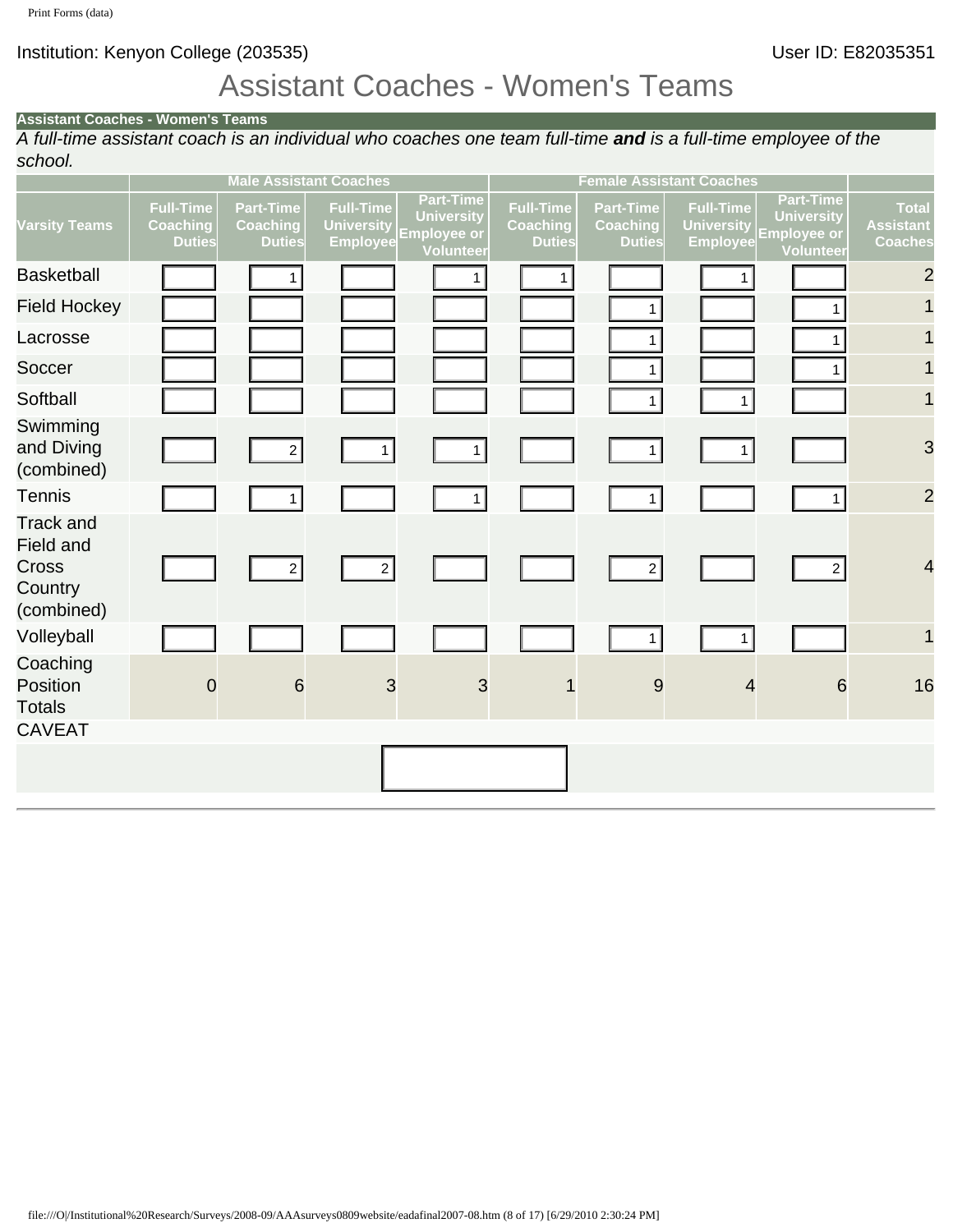# Assistant Coaches' Salaries - Men's and Women's Teams

| <b>Assistant Coaches' Salaries</b>                                                                                              |                    |                      |
|---------------------------------------------------------------------------------------------------------------------------------|--------------------|----------------------|
| Enter salaries and bonuses only. Do not include benefits on this screen. Do not include volunteer                               |                    |                      |
| assistant coaches in your calculations.                                                                                         |                    |                      |
|                                                                                                                                 | <b>Men's Teams</b> | <b>Women's Teams</b> |
| Average Annual Institutional Salary per Assistant Coach                                                                         | 8,881              | 8,041                |
| Number of Assistant Coaches Included in Average                                                                                 | 21                 | 15                   |
|                                                                                                                                 |                    |                      |
| Average Annual Institutional Salary per Full-time equivalent<br>(FTE)                                                           | 20,722             | 20,103               |
| Number of Full-time equivalents (FTEs) Included in Average                                                                      | 9.00               | 6.00                 |
| <b>CAVEAT</b>                                                                                                                   |                    |                      |
|                                                                                                                                 |                    |                      |
|                                                                                                                                 |                    |                      |
|                                                                                                                                 |                    |                      |
|                                                                                                                                 |                    |                      |
|                                                                                                                                 |                    |                      |
|                                                                                                                                 |                    |                      |
|                                                                                                                                 |                    |                      |
|                                                                                                                                 |                    |                      |
|                                                                                                                                 |                    |                      |
|                                                                                                                                 |                    |                      |
|                                                                                                                                 |                    |                      |
|                                                                                                                                 |                    |                      |
|                                                                                                                                 |                    |                      |
|                                                                                                                                 |                    |                      |
|                                                                                                                                 |                    |                      |
|                                                                                                                                 |                    |                      |
|                                                                                                                                 |                    |                      |
|                                                                                                                                 |                    |                      |
|                                                                                                                                 |                    |                      |
|                                                                                                                                 |                    |                      |
|                                                                                                                                 |                    |                      |
|                                                                                                                                 |                    |                      |
|                                                                                                                                 |                    |                      |
|                                                                                                                                 |                    |                      |
|                                                                                                                                 |                    |                      |
|                                                                                                                                 |                    |                      |
|                                                                                                                                 |                    |                      |
|                                                                                                                                 |                    |                      |
|                                                                                                                                 |                    |                      |
|                                                                                                                                 |                    |                      |
|                                                                                                                                 |                    |                      |
|                                                                                                                                 |                    |                      |
|                                                                                                                                 |                    |                      |
|                                                                                                                                 |                    |                      |
|                                                                                                                                 |                    |                      |
|                                                                                                                                 |                    |                      |
|                                                                                                                                 |                    |                      |
|                                                                                                                                 |                    |                      |
|                                                                                                                                 |                    |                      |
| file:///O /Institutional%20Research/Surveys/2008-09/AAAsurveys0809website/eadafinal2007-08.htm (9 of 17) [6/29/2010 2:30:24 PM] |                    |                      |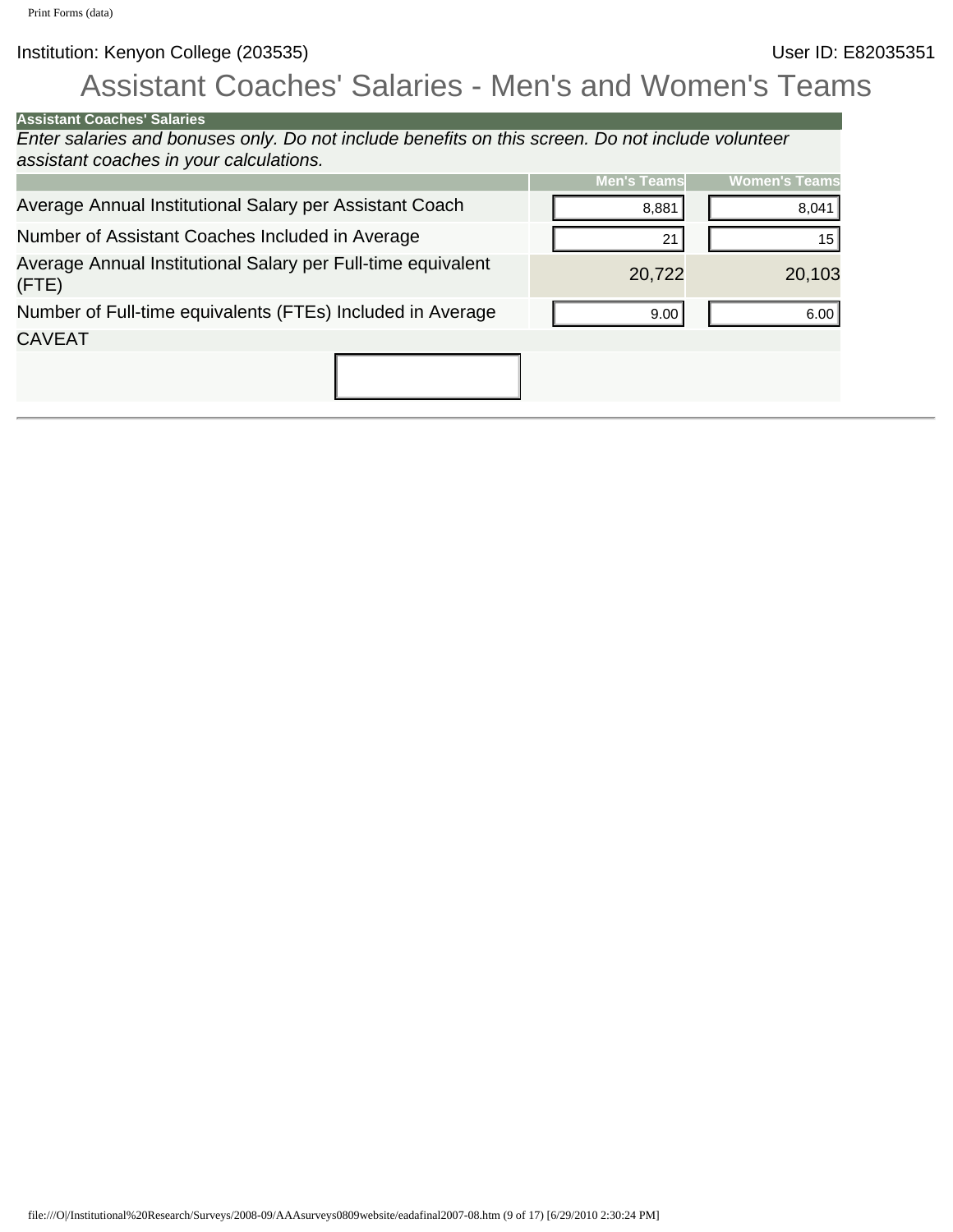# Athletically Related Student Aid - Men's and Women's Teams

| <b>Athletically Related Student Aid</b>                                                                                          |                    |                      |              |
|----------------------------------------------------------------------------------------------------------------------------------|--------------------|----------------------|--------------|
| Athletically Related Student Aid should also be included on the Revenues and Expenses screens for                                |                    |                      |              |
| the teams to which it applies. If you do not have any aid to report, enter a 0.                                                  |                    |                      |              |
|                                                                                                                                  | <b>Men's Teams</b> | <b>Women's Teams</b> | <b>Total</b> |
| Total                                                                                                                            | 0                  | 0                    | 0            |
| Ratio (percent)                                                                                                                  | $\mathbf 0$        | $\mathbf 0$          | 100%         |
| <b>CAVEAT</b>                                                                                                                    |                    |                      |              |
|                                                                                                                                  |                    |                      |              |
|                                                                                                                                  |                    |                      |              |
|                                                                                                                                  |                    |                      |              |
|                                                                                                                                  |                    |                      |              |
|                                                                                                                                  |                    |                      |              |
|                                                                                                                                  |                    |                      |              |
|                                                                                                                                  |                    |                      |              |
|                                                                                                                                  |                    |                      |              |
|                                                                                                                                  |                    |                      |              |
|                                                                                                                                  |                    |                      |              |
|                                                                                                                                  |                    |                      |              |
|                                                                                                                                  |                    |                      |              |
|                                                                                                                                  |                    |                      |              |
|                                                                                                                                  |                    |                      |              |
|                                                                                                                                  |                    |                      |              |
|                                                                                                                                  |                    |                      |              |
|                                                                                                                                  |                    |                      |              |
|                                                                                                                                  |                    |                      |              |
|                                                                                                                                  |                    |                      |              |
|                                                                                                                                  |                    |                      |              |
|                                                                                                                                  |                    |                      |              |
|                                                                                                                                  |                    |                      |              |
|                                                                                                                                  |                    |                      |              |
|                                                                                                                                  |                    |                      |              |
|                                                                                                                                  |                    |                      |              |
|                                                                                                                                  |                    |                      |              |
|                                                                                                                                  |                    |                      |              |
|                                                                                                                                  |                    |                      |              |
|                                                                                                                                  |                    |                      |              |
|                                                                                                                                  |                    |                      |              |
|                                                                                                                                  |                    |                      |              |
|                                                                                                                                  |                    |                      |              |
|                                                                                                                                  |                    |                      |              |
|                                                                                                                                  |                    |                      |              |
|                                                                                                                                  |                    |                      |              |
|                                                                                                                                  |                    |                      |              |
|                                                                                                                                  |                    |                      |              |
|                                                                                                                                  |                    |                      |              |
|                                                                                                                                  |                    |                      |              |
|                                                                                                                                  |                    |                      |              |
|                                                                                                                                  |                    |                      |              |
|                                                                                                                                  |                    |                      |              |
|                                                                                                                                  |                    |                      |              |
| file:///O /Institutional%20Research/Surveys/2008-09/AAAsurveys0809website/eadafinal2007-08.htm (10 of 17) [6/29/2010 2:30:24 PM] |                    |                      |              |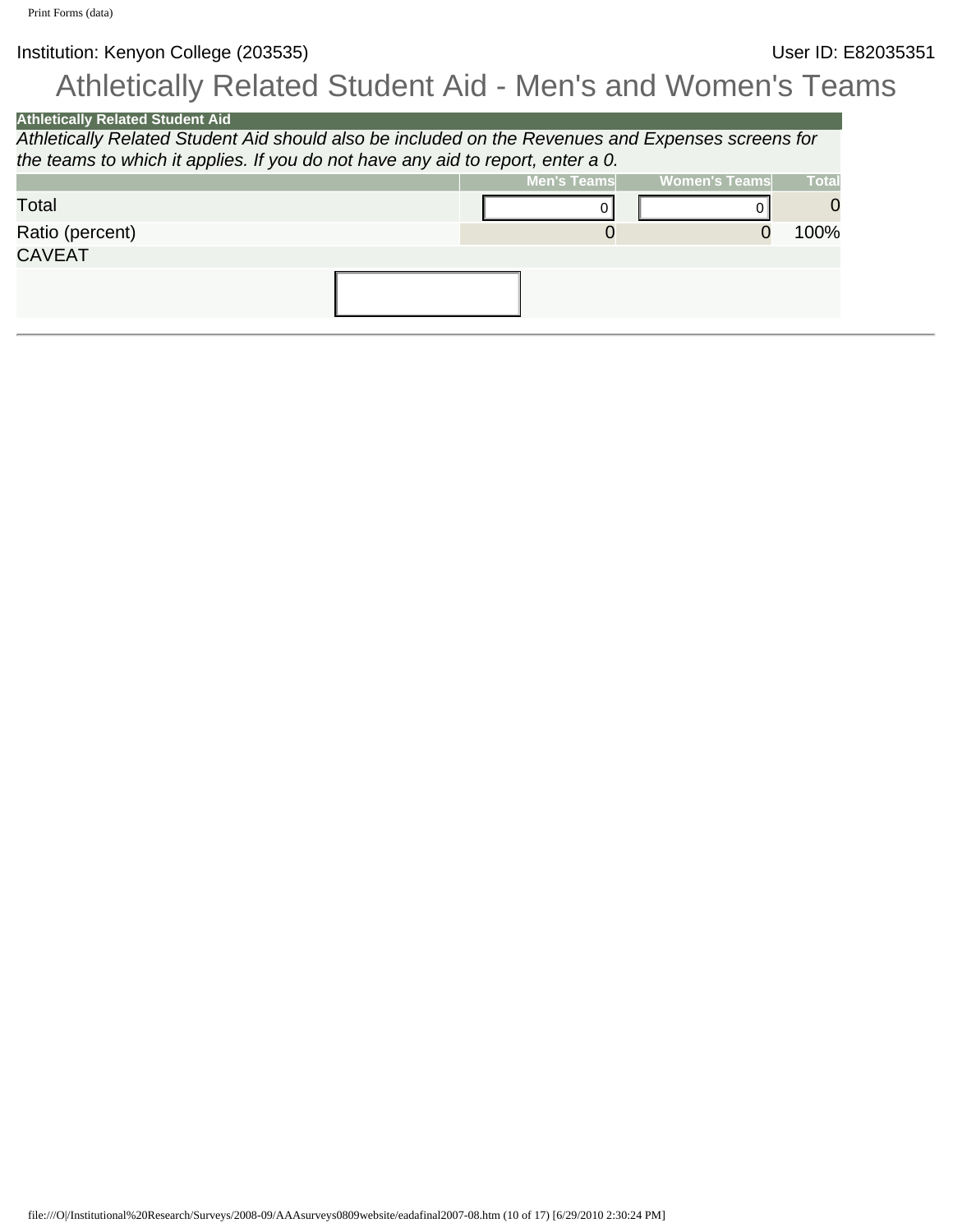## Total Revenues - Men's and Women's Teams

#### **[Revenues](javascript:openglossary(9)) by Team**

*The amount entered on the Athletically Related Student Aid screen must also be included in the revenues for the teams to which it applies. Do not include revenues for capital expenditures or debt service. Click on "Click here for screen instructions" for detailed information about other revenues to include.*

| <b>Varsity Teams</b>                                                                                                             | <b>Men's Teams</b> | <b>Women's Teams</b> | <b>Total</b> |
|----------------------------------------------------------------------------------------------------------------------------------|--------------------|----------------------|--------------|
| <b>Basketball</b>                                                                                                                | 109,767            | 112,915              | 222,682      |
| Football                                                                                                                         | 204,264            |                      | 204,264      |
| <b>Baseball</b>                                                                                                                  | 92,943             |                      | 92,943       |
| <b>Field Hockey</b>                                                                                                              |                    | 85,817               | 85,817       |
| Golf                                                                                                                             | 16,156             |                      | 16,156       |
| Lacrosse                                                                                                                         | 82,910             | 72,679               | 155,589      |
| Soccer                                                                                                                           | 76,500             | 73,960               | 150,460      |
| Softball                                                                                                                         |                    | 77,214               | 77,214       |
| Swimming and Diving (combined)                                                                                                   | 101,330            | 102,564              | 203,894      |
| <b>Tennis</b>                                                                                                                    | 60,129             | 55,833               | 115,962      |
| <b>Track and Field and Cross Country</b><br>(combined)                                                                           | 68,262             | 70,530               | 138,792      |
| Volleyball                                                                                                                       |                    | 58,414               | 58,414       |
| Total Revenues of all Sports, Except<br>Football and Basketball, Combined                                                        | 498,230            | 597,011              | 1,095,241    |
| Total Revenues Men's and Women's Teams                                                                                           | 812,261            | 709,926              | 1,522,187    |
| Not Allocated by Gender/Sport                                                                                                    |                    |                      | 500,057      |
| Grand Total for all Teams (includes by<br>team and not allocated by gender/sport)<br><b>CAVEAT</b>                               |                    |                      | 2,022,244    |
|                                                                                                                                  |                    |                      |              |
|                                                                                                                                  |                    |                      |              |
|                                                                                                                                  |                    |                      |              |
| file:///O /Institutional%20Research/Surveys/2008-09/AAAsurveys0809website/eadafinal2007-08.htm (11 of 17) [6/29/2010 2:30:24 PM] |                    |                      |              |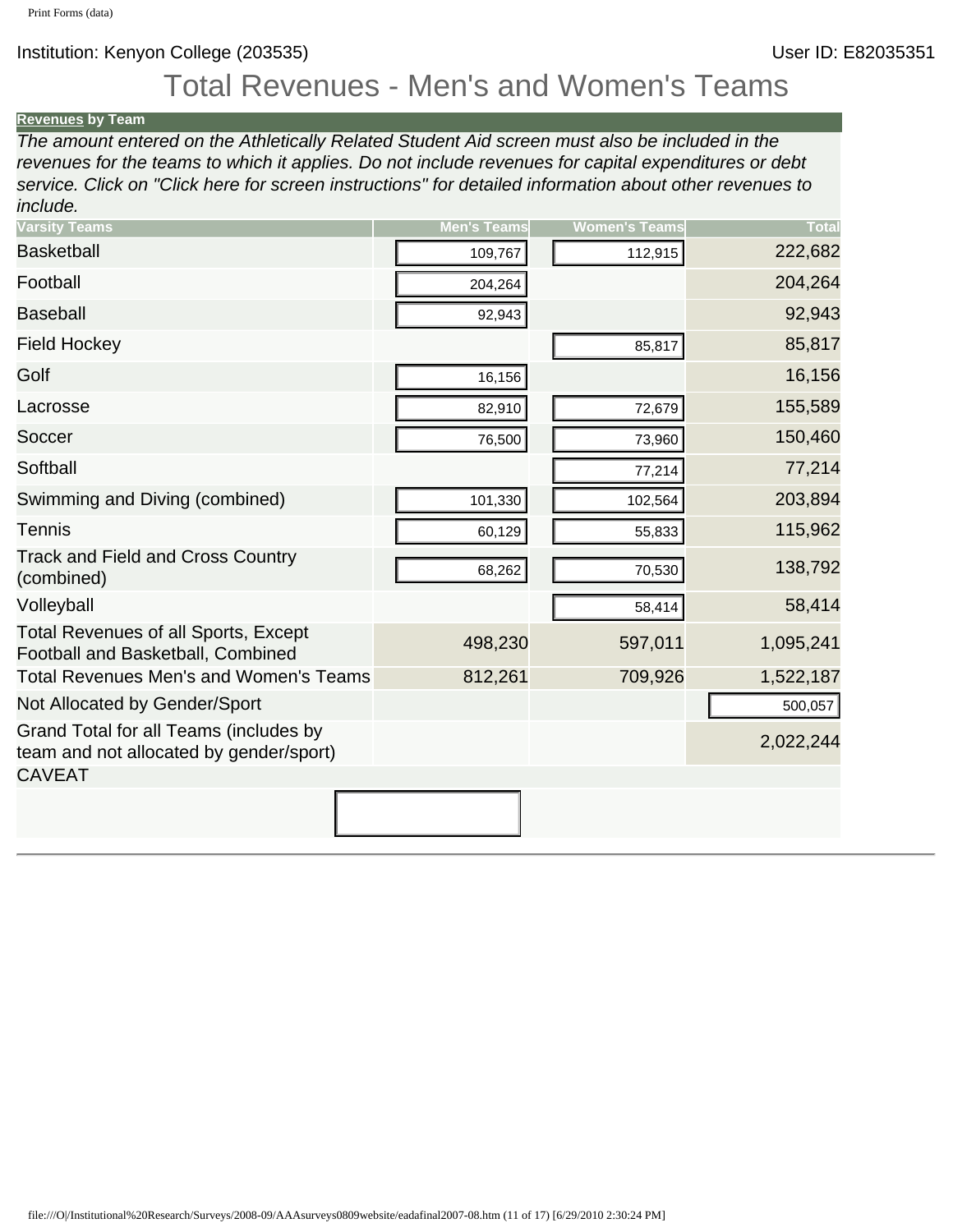# Recruiting Expenses - Men's and Women's Teams

| <b>Recruiting Expenses</b> |                                                                                                                                  |        |                                                                                               |              |
|----------------------------|----------------------------------------------------------------------------------------------------------------------------------|--------|-----------------------------------------------------------------------------------------------|--------------|
|                            |                                                                                                                                  |        | Recruiting Expenses should also be included on the Expenses screen for the teams to which the |              |
| Expenses apply.            |                                                                                                                                  |        |                                                                                               |              |
|                            | <b>Men's Teams</b>                                                                                                               |        | <b>Women's Teams</b>                                                                          | <b>Total</b> |
| Total                      |                                                                                                                                  | 62,539 | 48,583                                                                                        | 111,122      |
| CAVEAT                     |                                                                                                                                  |        |                                                                                               |              |
|                            |                                                                                                                                  |        |                                                                                               |              |
|                            |                                                                                                                                  |        |                                                                                               |              |
|                            |                                                                                                                                  |        |                                                                                               |              |
|                            |                                                                                                                                  |        |                                                                                               |              |
|                            |                                                                                                                                  |        |                                                                                               |              |
|                            |                                                                                                                                  |        |                                                                                               |              |
|                            |                                                                                                                                  |        |                                                                                               |              |
|                            |                                                                                                                                  |        |                                                                                               |              |
|                            |                                                                                                                                  |        |                                                                                               |              |
|                            |                                                                                                                                  |        |                                                                                               |              |
|                            |                                                                                                                                  |        |                                                                                               |              |
|                            |                                                                                                                                  |        |                                                                                               |              |
|                            |                                                                                                                                  |        |                                                                                               |              |
|                            |                                                                                                                                  |        |                                                                                               |              |
|                            |                                                                                                                                  |        |                                                                                               |              |
|                            |                                                                                                                                  |        |                                                                                               |              |
|                            |                                                                                                                                  |        |                                                                                               |              |
|                            |                                                                                                                                  |        |                                                                                               |              |
|                            |                                                                                                                                  |        |                                                                                               |              |
|                            |                                                                                                                                  |        |                                                                                               |              |
|                            |                                                                                                                                  |        |                                                                                               |              |
|                            |                                                                                                                                  |        |                                                                                               |              |
|                            |                                                                                                                                  |        |                                                                                               |              |
|                            |                                                                                                                                  |        |                                                                                               |              |
|                            |                                                                                                                                  |        |                                                                                               |              |
|                            |                                                                                                                                  |        |                                                                                               |              |
|                            |                                                                                                                                  |        |                                                                                               |              |
|                            |                                                                                                                                  |        |                                                                                               |              |
|                            |                                                                                                                                  |        |                                                                                               |              |
|                            |                                                                                                                                  |        |                                                                                               |              |
|                            |                                                                                                                                  |        |                                                                                               |              |
|                            |                                                                                                                                  |        |                                                                                               |              |
|                            |                                                                                                                                  |        |                                                                                               |              |
|                            |                                                                                                                                  |        |                                                                                               |              |
|                            |                                                                                                                                  |        |                                                                                               |              |
|                            |                                                                                                                                  |        |                                                                                               |              |
|                            |                                                                                                                                  |        |                                                                                               |              |
|                            |                                                                                                                                  |        |                                                                                               |              |
|                            |                                                                                                                                  |        |                                                                                               |              |
|                            |                                                                                                                                  |        |                                                                                               |              |
|                            |                                                                                                                                  |        |                                                                                               |              |
|                            |                                                                                                                                  |        |                                                                                               |              |
|                            |                                                                                                                                  |        |                                                                                               |              |
|                            |                                                                                                                                  |        |                                                                                               |              |
|                            |                                                                                                                                  |        |                                                                                               |              |
|                            |                                                                                                                                  |        |                                                                                               |              |
|                            |                                                                                                                                  |        |                                                                                               |              |
|                            | file:///O /Institutional%20Research/Surveys/2008-09/AAAsurveys0809website/eadafinal2007-08.htm (12 of 17) [6/29/2010 2:30:24 PM] |        |                                                                                               |              |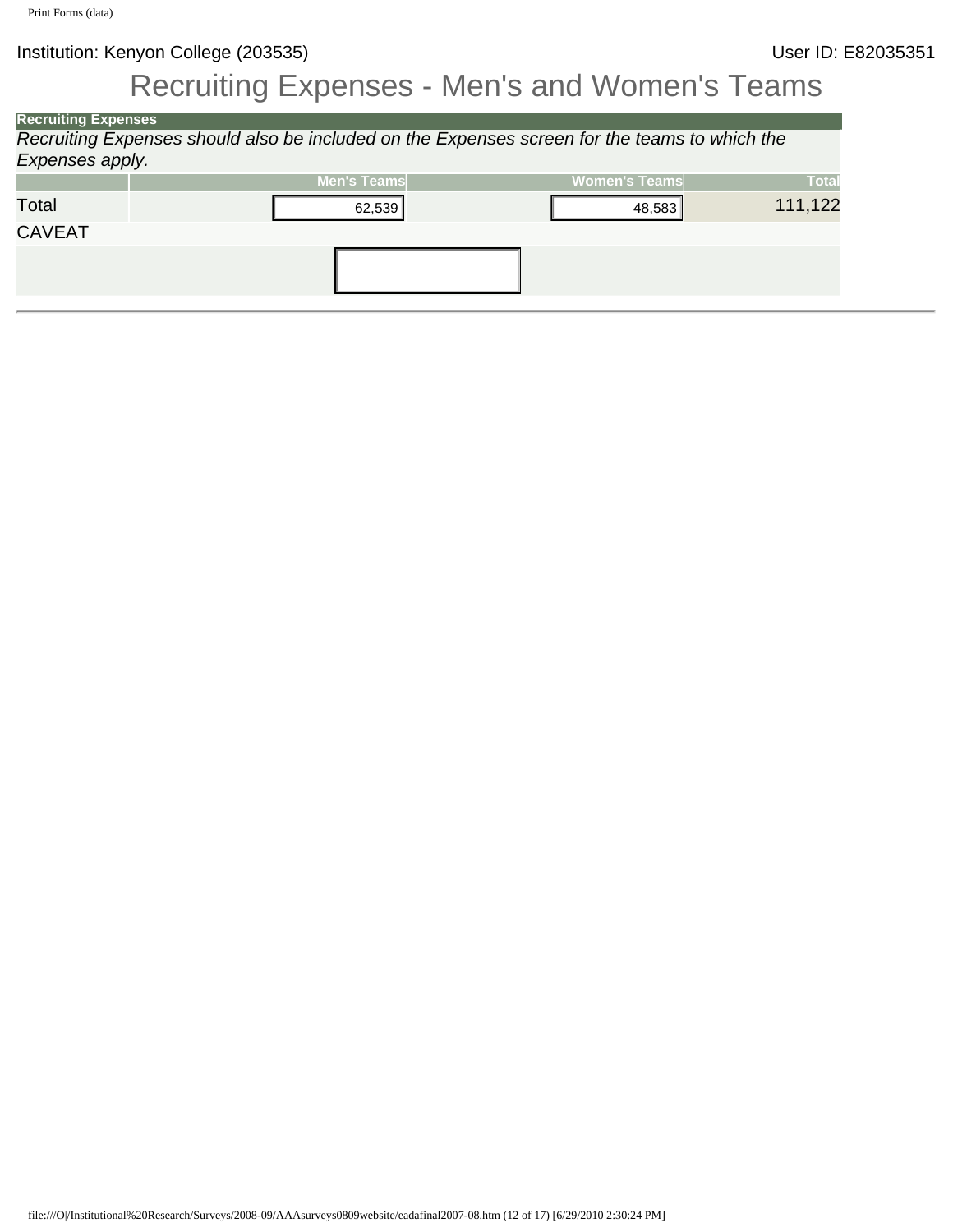**Operating Expenses by Team**

Institution: Kenyon College (203535) **Institution: Kenyon College (203535)** 

# Operating Expenses (i.e., Game-Day Expenses) - Men's and Women's Teams by Team

| the Total Expenses screen as well.                                                             | operating Lypenses by Team i |                                                                  | Operating Expenses consist of game-day expenses only. You must include your operating expenses on |                     |                                                                  |                |                                                     |
|------------------------------------------------------------------------------------------------|------------------------------|------------------------------------------------------------------|---------------------------------------------------------------------------------------------------|---------------------|------------------------------------------------------------------|----------------|-----------------------------------------------------|
|                                                                                                |                              | <b>Men's Teams</b>                                               |                                                                                                   |                     | <b>Women's Teams</b>                                             |                |                                                     |
| <b>Varsity Teams</b>                                                                           | <b>Participants</b>          | <b>Operating</b><br><b>Expenses</b><br>per<br><b>Participant</b> | <b>By Team</b>                                                                                    | <b>Participants</b> | <b>Operating</b><br><b>Expenses</b><br>per<br><b>Participant</b> | <b>By Team</b> | <b>Total</b><br><b>Operating</b><br><b>Expenses</b> |
| <b>Basketball</b>                                                                              | 19                           | 2,403                                                            | 45,654                                                                                            | 15                  | 2,556                                                            | 38,344         | 83,998                                              |
| Football                                                                                       | 52                           | 971                                                              | 50,489                                                                                            |                     |                                                                  |                | 50,489                                              |
| <b>Baseball</b>                                                                                | 33                           | 1,147                                                            | 37,857                                                                                            |                     |                                                                  |                | 37,857                                              |
| <b>Field Hockey</b>                                                                            |                              |                                                                  |                                                                                                   | 21                  | 1,678                                                            | 35,240         | 35,240                                              |
| Golf                                                                                           | 14                           | 820                                                              | 11,477                                                                                            |                     |                                                                  |                | 11,477                                              |
| Lacrosse                                                                                       | 39                           | 821                                                              | 32,025                                                                                            | 22                  | 1,268                                                            | 27,890         | 59,915                                              |
| Soccer                                                                                         | 28                           | 818                                                              | 22,914                                                                                            | 24                  | 977                                                              | 23,447         | 46,361                                              |
| Softball                                                                                       |                              |                                                                  |                                                                                                   | 15                  | 1,753                                                            | 26,300         | 26,300                                              |
| Swimming<br>and Diving<br>(combined)                                                           | 33                           | 1,092                                                            | 36,033                                                                                            | 37                  | 986                                                              | 36,493         | 72,526                                              |
| <b>Tennis</b>                                                                                  | 12                           | 1,999                                                            | 23,989                                                                                            | 11                  | 2,028                                                            | 22,311         | 46,300                                              |
| <b>Track and</b><br>Field and<br>Cross<br>Country<br>(combined)                                | 70                           | 359                                                              | 25,106                                                                                            | 74                  | 356                                                              | 26,337         | 51,443                                              |
| Volleyball                                                                                     |                              |                                                                  |                                                                                                   | $\overline{7}$      | 868                                                              | 6,078          | 6,078                                               |
| Total<br>Operating<br><b>Expenses</b><br>Men's and<br>Women's<br><b>Teams</b><br><b>CAVEAT</b> | 300                          |                                                                  | 285,544                                                                                           | 226                 |                                                                  | 242,440        | 527,984                                             |
|                                                                                                |                              |                                                                  |                                                                                                   |                     |                                                                  |                |                                                     |
|                                                                                                |                              |                                                                  |                                                                                                   |                     |                                                                  |                |                                                     |
|                                                                                                |                              |                                                                  |                                                                                                   |                     |                                                                  |                |                                                     |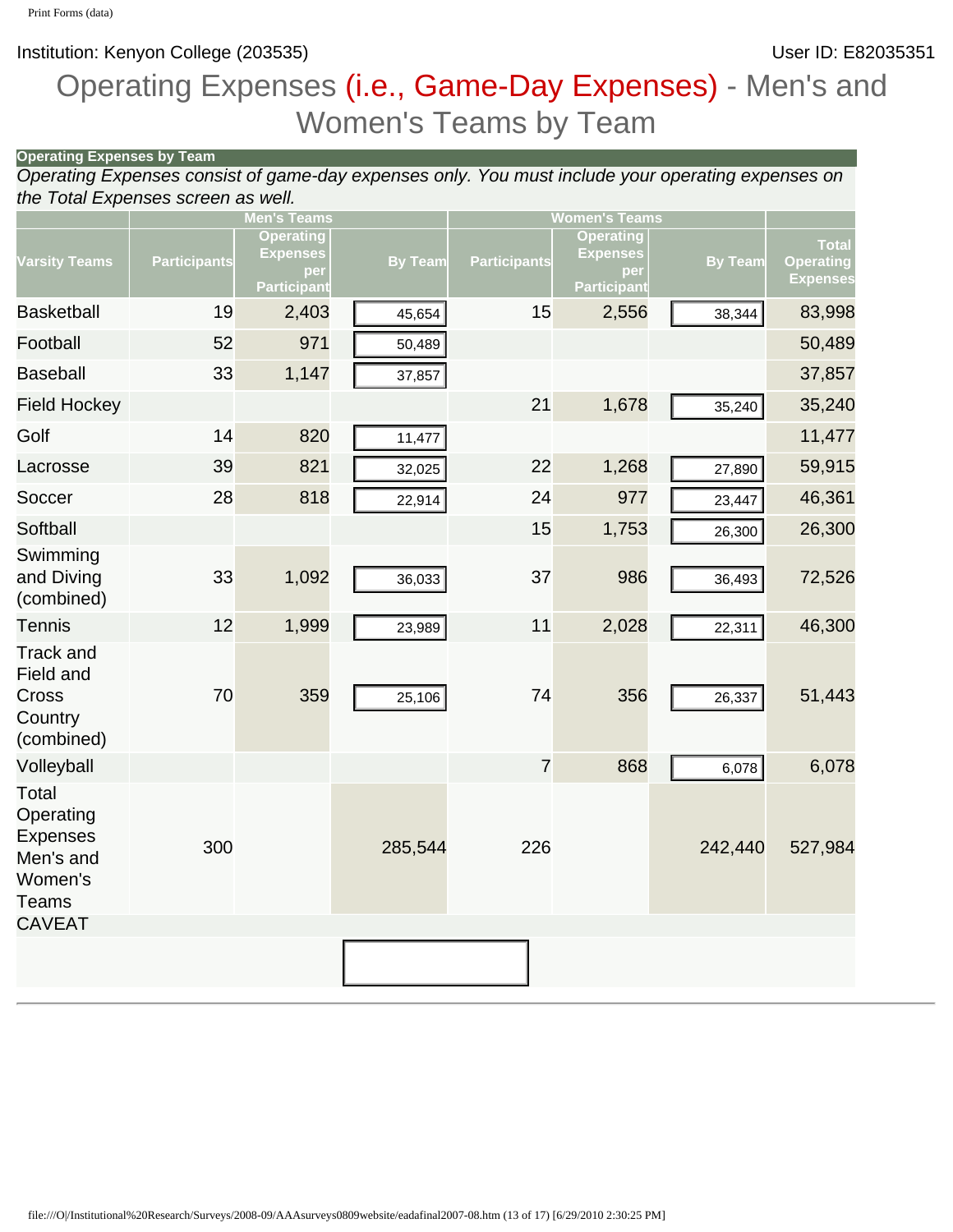## Total Expenses - Men's and Women's Teams

**[Expenses](javascript:openglossary(3)) by Team** *The amounts entered on the Athletically Related Student Aid, Operating Expenses, and Recruiting Expenses screens must also be included in the expenses for the teams to which they apply. Do not include capital expenditures or debt service. Click on "Click here for screen instructions" for detailed information about other expenses to include.*

| <b>Varsity Teams</b>                                                                                                             | <b>Men's Teams</b> | <b>Women's Teams</b> | <b>Total</b> |
|----------------------------------------------------------------------------------------------------------------------------------|--------------------|----------------------|--------------|
| <b>Basketball</b>                                                                                                                | 109,767            | 112,915              | 222,682      |
| Football                                                                                                                         | 204,264            |                      | 204,264      |
| <b>Baseball</b>                                                                                                                  | 92,943             |                      | 92,943       |
| <b>Field Hockey</b>                                                                                                              |                    | 85,817               | 85,817       |
| Golf                                                                                                                             | 16,156             |                      | 16,156       |
| Lacrosse                                                                                                                         | 82,910             | 72,679               | 155,589      |
| Soccer                                                                                                                           | 76,500             | 73,960               | 150,460      |
| Softball                                                                                                                         |                    | 77,214               | 77,214       |
| Swimming and Diving (combined)                                                                                                   | 101,330            | 102,564              | 203,894      |
| <b>Tennis</b>                                                                                                                    | 60,129             | 55,833               | 115,962      |
| <b>Track and Field and Cross Country</b><br>(combined)                                                                           | 68,262             | 70,530               | 138,792      |
| Volleyball                                                                                                                       |                    | 58,414               | 58,414       |
| <b>Total Expenses of all Sports, Except</b><br>Football and Basketball, Combined                                                 | 498,230            | 597,011              | 1,095,241    |
| Total Expenses Men's and Women's Teams                                                                                           | 812,261            | 709,926              | 1,522,187    |
| Not Allocated by Gender/Sport                                                                                                    |                    |                      | 500,057      |
| <b>Grand Total Expenses</b><br><b>CAVEAT</b>                                                                                     |                    |                      | 2,022,244    |
|                                                                                                                                  |                    |                      |              |
|                                                                                                                                  |                    |                      |              |
|                                                                                                                                  |                    |                      |              |
|                                                                                                                                  |                    |                      |              |
|                                                                                                                                  |                    |                      |              |
|                                                                                                                                  |                    |                      |              |
|                                                                                                                                  |                    |                      |              |
|                                                                                                                                  |                    |                      |              |
| file:///O /Institutional%20Research/Surveys/2008-09/AAAsurveys0809website/eadafinal2007-08.htm (14 of 17) [6/29/2010 2:30:25 PM] |                    |                      |              |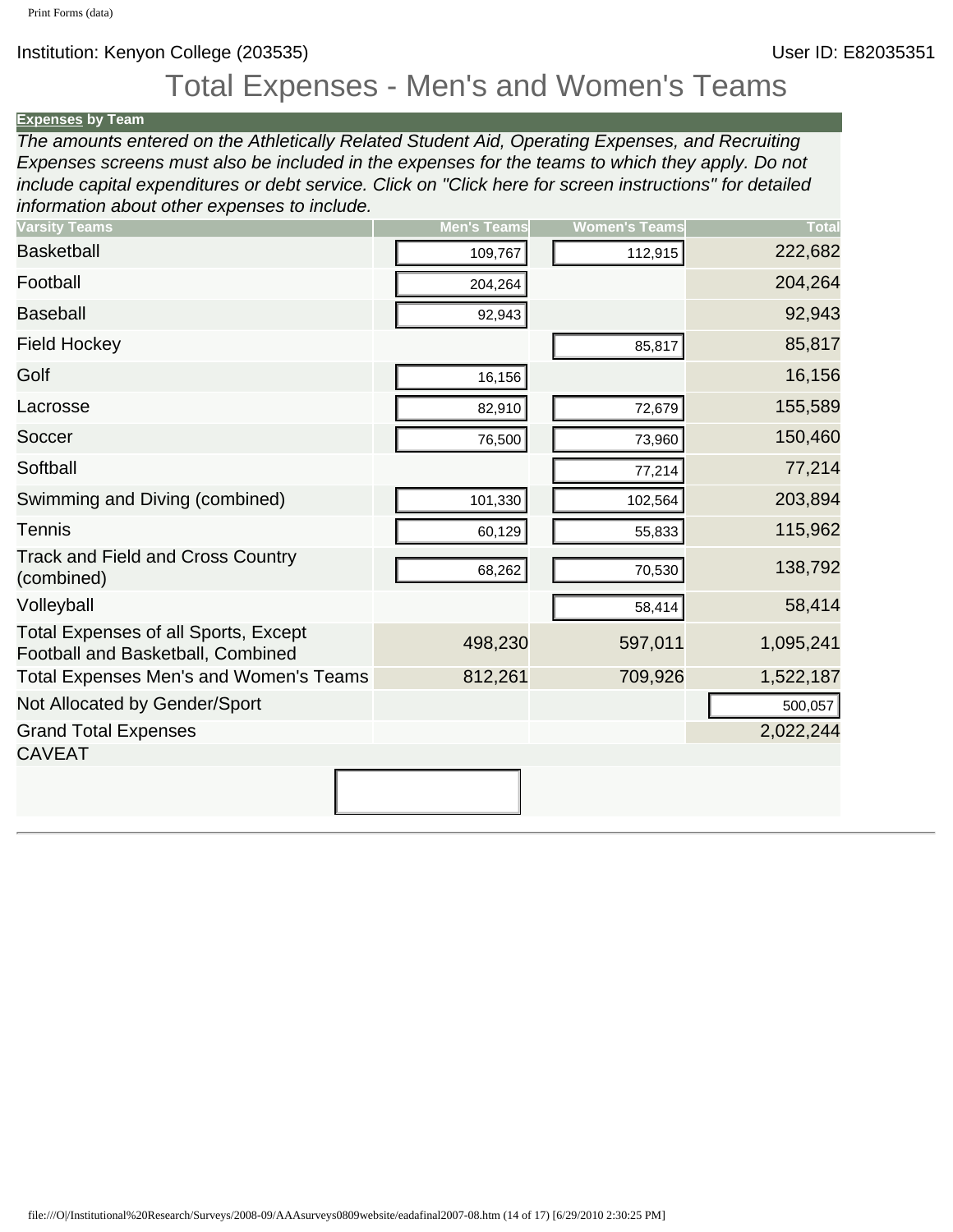Institution: Kenyon College (203535) User ID: E82035351

## Revenues & Expenses Summary

| <b>Revenues and Expenses Summary</b> |
|--------------------------------------|
|                                      |

| <b>Grand Total Revenues</b> | 2,022,244 |
|-----------------------------|-----------|
| <b>Grand Total Expenses</b> | 2,022,244 |

Please review this screen carefully. **The amount of Grand Total Revenues must be equal to or greater than the amount of Grand Total Expenses** before you can lock your survey data. If it is not, you must go back and correct the amounts you entered on the Total Revenues and/or Total Expenses screen(s).

Remember that your **Total Revenues** and **Total Expenses** screens must include amounts you entered on some of the other screens. That is:

- The amount you entered on the Athletically Related Student Aid screen must be included with all of your other revenues (budget, ticket sales, etc.) on the **Total Revenues** screen. For detailed information on what to include in Total Revenues, click on 'Click here for screen instructions' on the Total Revenues screen.
- The amount you entered on the Operating Expenses, Recruiting Expenses, and Athletically Related Student Aid screens must be included with all of your other expenses (salaries and benefits, equipment, etc.) on the **Total Expenses** screen. For detailed information about what to include in Total Expenses, click on 'Click here for screen instructions' on the Total Expenses screen.

To return to the data entry screens to make corrections, click on the link in the menu on the left of this screen.

To proceed to the Supplemental Information screen, click on that link in the menu or click on the 'Next' button on the bottom of this screen.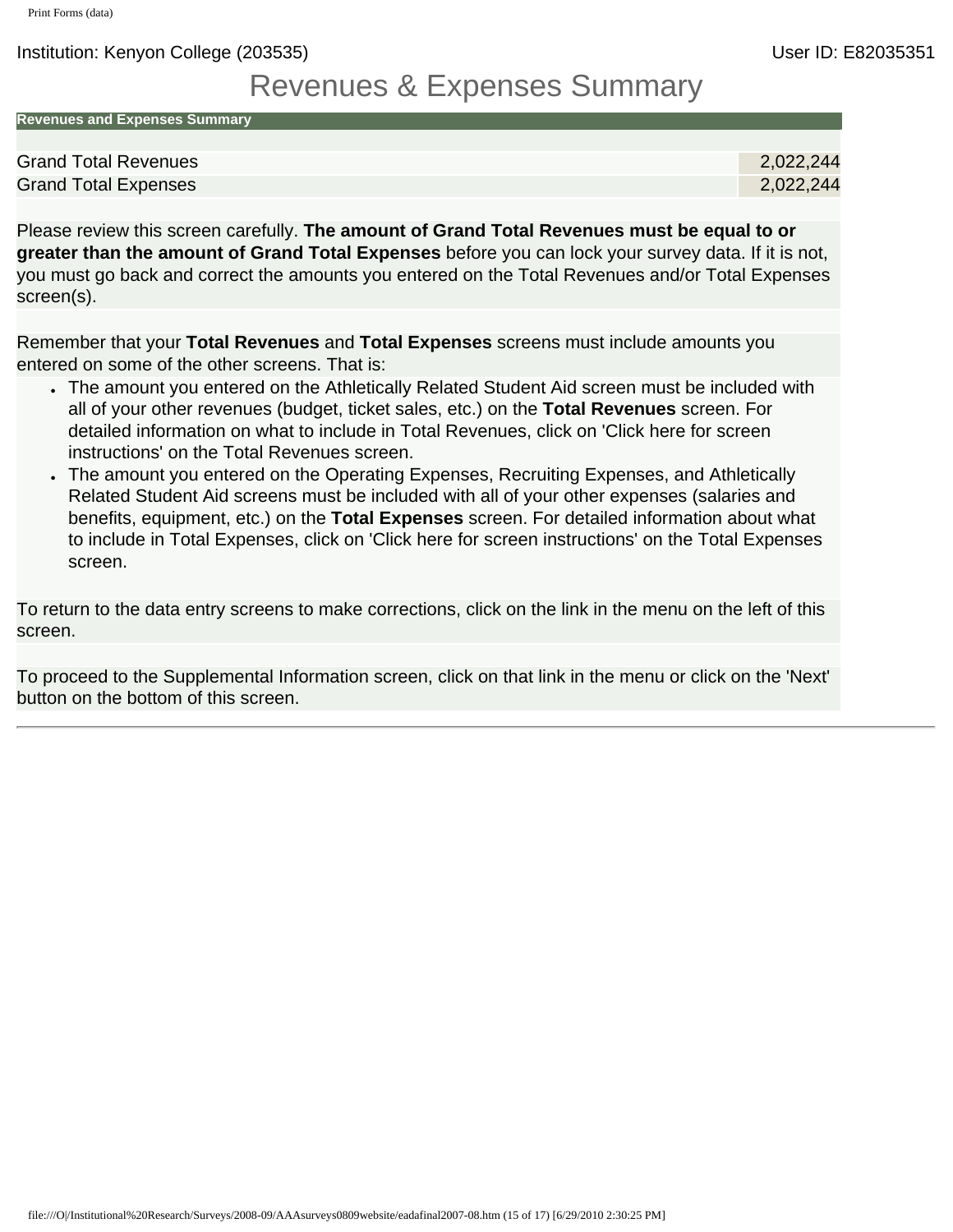## Supplemental Information

#### **Supplemental Information**

*This screen is optional. You may use it to provide additional information to help the reader better understand the data you have provided in this survey, or to help a prospective student-athlete make an informed choice of an athletic program. If you do not want to enter any supplemental information, please leave this screen blank.*